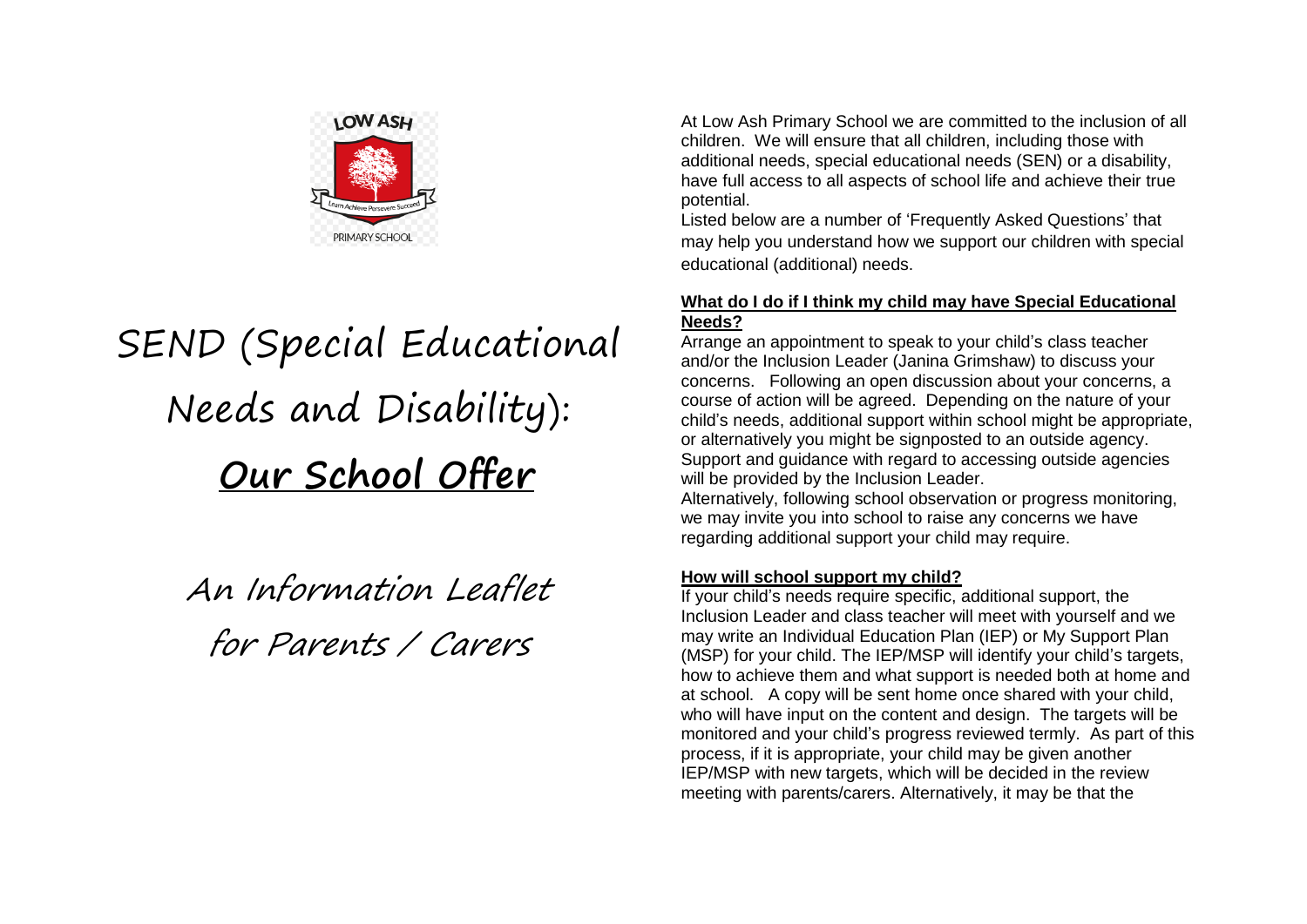additional support your child was receiving is no longer required and they may no longer need specific targets. The Inclusion Leader will oversee this process and organise relevant meetings to discuss developments with you.

For children with more complex needs, an Education Health and Care Plan may be considered. This would be discussed in more detail with parents/carers at relevant meetings; the Inclusion Leader would explain what this could mean for your child in terms of school provision and support to ensure your child's needs are met. The progress of all children in school is tracked closely using a range of methods, for example, the Foundation Stage Early Learning Goals, the National Curriculum and Pre Key Stage Standards/P Scales (assessment for children below Year 1 of the National Curriculum level at Year 2 age or older). These are alongside ongoing, daily monitoring of learning. Class Teachers have pupil progress meetings termly with the Senior Leadership Team to ensure all learners are progressing. We have a responsive approach and adapt our teaching and provision according to the needs of the child.

#### **How will the curriculum be matched to my child's needs?**

Class teachers differentiate the curriculum to ensure that all children are able to access it at their own level. Differentiation can take many forms. Children may be grouped according to attainment or grouped in mixed attainment (children working at different learning levels). They may be supported by a partner, or an additional adult (Class Teacher or Teaching Assistant). Resources provided may be adapted or additional ones provided as support. Children may also access specialist intervention programmes in addition to the support in lessons. Class teachers will endeavour to differentiate the curriculum whenever appropriate, but when the differentiated activity ceases to have any educational benefit, then children will work on the IEP/MSP targets instead.

#### **How will I know how well my child is doing and how will you help me to support my child's learning?**

In addition to the school's normal reporting arrangements (parent evening consultations twice a year and one end of year report), inclusion review meetings will be offered termly; the Inclusion Leader along with your child's class teacher will discuss with you the progress that your child has made against their targets and the next steps that they need to take. By having an open discussion, it is hoped that both home and school can work together to support your child effectively. These meetings are a great opportunity for you to ask any questions you may have. However, should anything arise before these meetings, then please contact the class teacher and/or Inclusion Leader at school so we can help you with this.

#### **What support will there be for my child's overall well-being and social, emotional and behavioural development?**

Our Inclusion Leader is a Licensed Thrive Practitioner, which enables her to accurately assess the emotional development needs of children and formulate appropriate action plans to follow in school and at home.

In addition to an Inclusion Leader, we have a Learning Mentor in school to provide support to our children to help them overcome barriers to learning. These barriers might include friendship difficulties, emotional difficulties, medical issues and bereavement. Additional support can also be provided for families, for example, help with attendance, separation and parenting strategies. If a family is experiencing difficulties and would benefit from support out of school, we can refer to the Early Help Team.

Our Inclusion Leader, Learning Mentor, Headteachers, Deputy Head and Assistant Head are also Designated Safeguarding Officers. These members of staff are responsible for ensuring we follow safeguarding procedures, prioritising the wellbeing and safety of all children in our care. Through appropriate procedures, Social Care may be contacted should we have any child protection or safeguarding concerns about a child.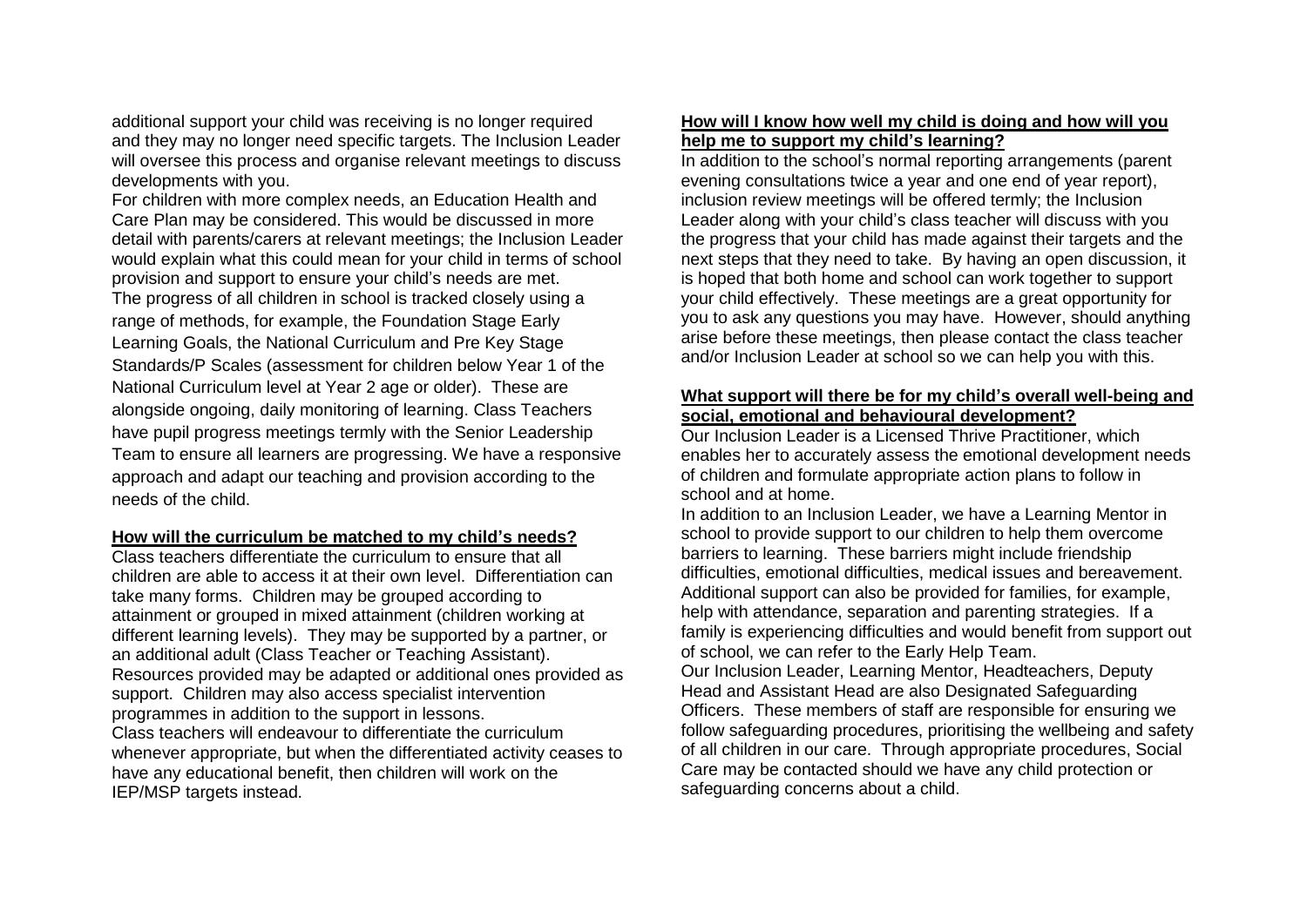Our Head Teacher, Beth Medhurst, and Inclusion Leader are Adult Mental Health First Aiders. Our Inclusion Leader and Learning Mentor, Karen Sunderland, are Youth Mental Health First Aiders. Within the city there are also specialist alternative provisions that can be accessed should they be seen as the most appropriate support for your child and dependent on the needs of the child. This would be discussed in detail with parents/carers. If your child is at risk of exclusion, their behaviour is closely monitored and regular review meetings will be held in school with parents/carers and relevant professionals involved. If required, your child may have an individual risk assessment and positive handling plan to ensure your child's safety.

There are also a number of school policies in place that help support the well-being of our children. These can all be accessed from our school website <https://lowash.bradford.sch.uk/> or via our school office on request.

#### **What specialist services and expertise are available or accessed by school?**

There are a wide range of specialist services and expertise that can be accessed by the Inclusion Leader and/or the Learning Mentor in order to provide support for our children and their families. The Inclusive Education Service (IES) can be accessed to provide support for children who have a range of difficulties that might include cognition and learning, autism, social, emotional and mental health, physical or medical difficulties. School are given criteria guidelines and an allocation of time (reviewed annually) to enable access to these services.

We can also refer to the NHS Speech and Language Therapy service. Following an assessment, either in clinic or at school, the therapist will recommend strategies to target any areas of difficulty and will provide any necessary resources required. You will be provided with a copy of your child's support plan so that you can support your child at home. These targets will be monitored closely and re-assessments/re-referrals will be carried out as necessary.

Support is delivered by school staff, usually the class teaching assistant.

We also have access to, and work closely with, a number of specialist teams, as and when appropriate. These include the School Nursing Team, Physiotherapists, Occupational Therapists, and our allocated Educational Psychologist at the Local Authority.

#### **What training do staff supporting children with Special Educational Needs or a Disability have?**

The Inclusion Leader, who oversees the management of SEN and Disability, in addition to being a qualified teacher and Licensed Thrive Practitioner, has been awarded the 'National Award of SEN Coordination' from the Nottingham Trent University. Additional training provided to class teachers and teaching assistants is dependent on the needs of the child they are supporting. This training can be provided internally, through the use of staff meetings and informal training sessions from the Inclusion Leader and the wide range of outside agencies who work closely with school to support our children. External training is also accessed using a wide range of providers, based on needs identified in school by the Inclusion Leader.

#### **How will my child be included in activities outside the classroom?**

We believe that all every child should be included in all aspects of school life. This includes fair access to our after school provision and extra-curricular clubs, as well as all educational visits and school residentials. When specific, additional provision is required, the Inclusion Leader will liaise with the class teacher and parent/carer to plan what is required for the child on an individual basis.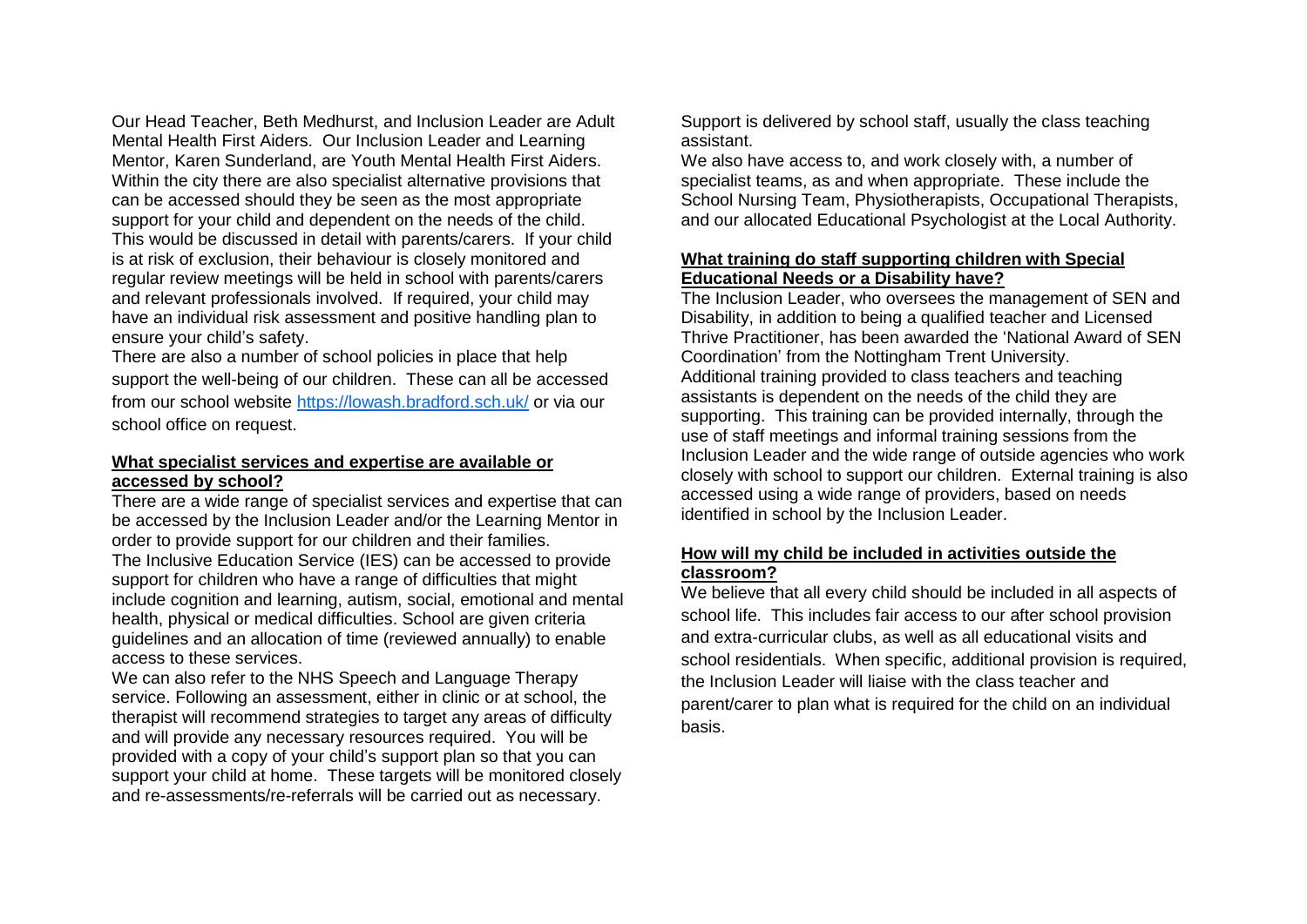## **How accessible is the school?**

Our school site is accessible and we regularly review our accessibility policies and plans. There are designated disabled parking spaces and disabled toilet facilities. We also a hygiene suites for those children who need a higher level of intimate care. The suite include facilities such as a changing bed and adapted toilets.

## **How will the school help my child on transfer to the next phase of education?**

We have developed excellent links with our feeder high schools and work closely with them to plan effective transition for all our Year 6 children. Additional transition arrangements are also organised by the Inclusion Leader and Learning Mentor for those children with additional needs, a disability, or are considered vulnerable. The child and parents/carers are fully involved in the planning of these additional arrangements and will be involved in relevant meetings. We work closely with the SENCO, Head of Year and Pastoral Team at our feeder high schools to ensure that the transition plan put in place for each child meets their individual requirements. In addition, the Inclusion Leader collates and provides each high school with a comprehensive set of each child's SEN records to ensure that all information is passed on by the end of the summer term.

Internally, we ensure transition between year groups and key stages are as successful as possible. We identify children who may require additional support during these changes. Parents/carers are invited to a transition meeting before the end of the academic year to discuss transition plans and to meet key staff in the child's new class. We also use social stories and class passports, when appropriate, to help explain the changes in a child-friendly way and to help reduce any anxieties a child may have. These are sent home so families can refer to them over the summer holidays. Additionally, we liaise with early years settings for our younger children and actively engage in any arranged meetings by the

setting's SENCO/Manager. This approach is also used whenever possible for children transferring from another school setting. If a child on our roll is changing placement (e.g. If specialist provision has been agreed as a more suitable educational setting), we co-ordinate this transition carefully with key staff in the new setting and involve parents/carers to ensure this transition is successful.

#### **How are the school's resources/funding allocated and matched to children's needs?**

Our aim is to ensure that all our children's needs are met and the school budget is used to ensure that we achieve this aim. School receives a notional SEN budget that is spent on providing additional adult support in the classroom, training for class teachers and teaching assistants, additional resources and the access to specialists, such as the Educational Psychologist. For children with a higher level of need who have an Education, Health and Care Plan (EHCP), school is provided with additional funding to ensure that their more complex needs are met. The Inclusion Leader, in discussion with class teachers and parents/carers, will decide on the most appropriate type of support required for each individual child and formulate an individual provision map. For example, a child with significant needs may require full-time support in the classroom or, equally, another child may require the delivery of a focused intervention three times per week.

#### **How are the parents involved in the school and how can I be involved?**

We have an open door policy in school and value the contribution our parents/carers make to our school community. We have an active group called Friends of Low Ash who organise a number of events throughout the school calendar. Details of all these can be found on the school calendar or through our social media accounts.